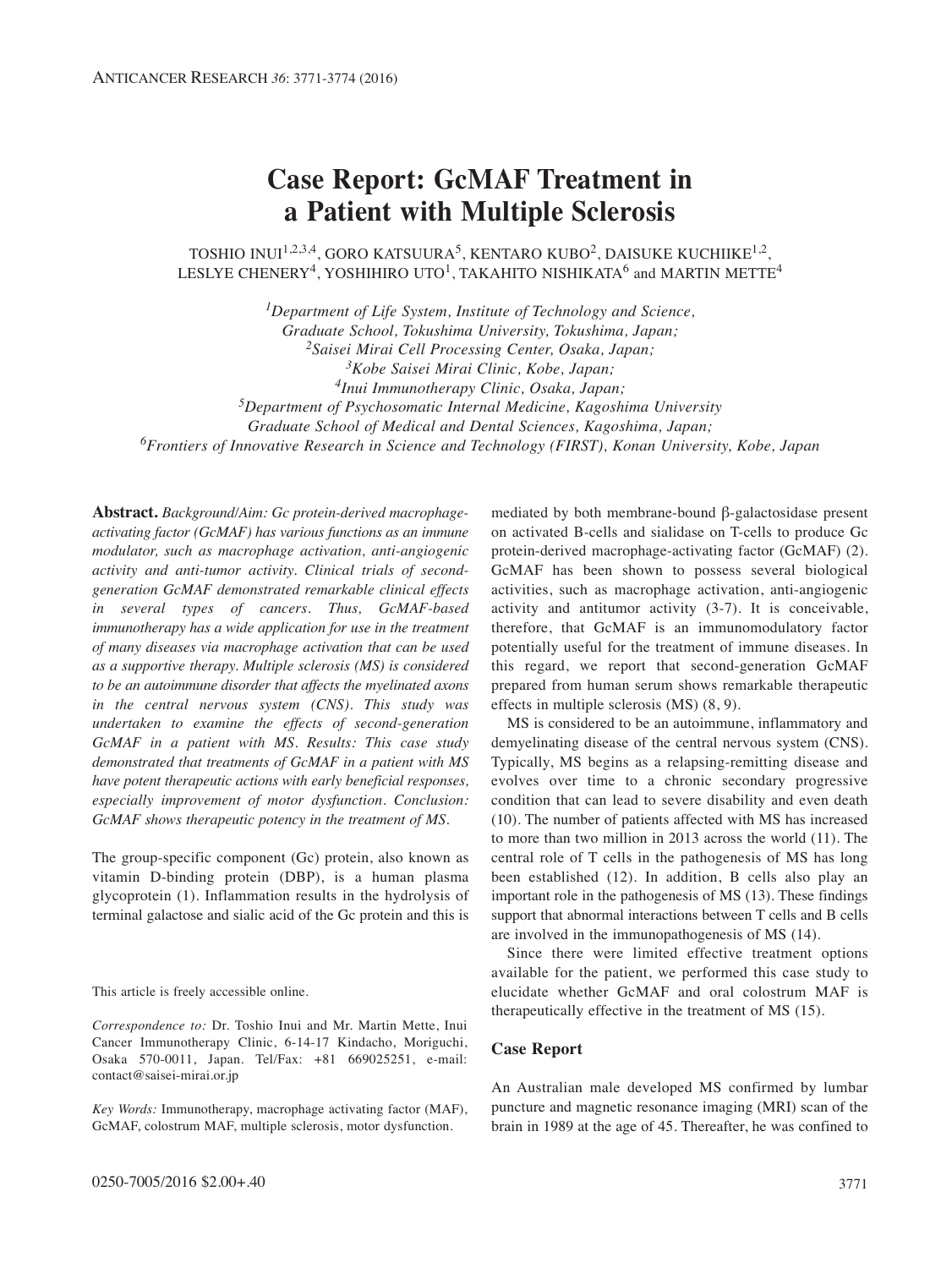a wheelchair for four years. In 1991, he was treated with pulse steroid therapy to manage symptoms, such as increasing weakness, sensory disturbance, numbness and tingling paresthesia. In 1999, a further episode occurred and then he again received pulse steroid therapy. In 2004, MRI scans showed extensive lesions in the brain and spinal cord, indicating secondary progressive MS. From February 2011, he again became wheelchair-bound and was no longer able to work. At the time, he presented with chronic urinary tract infection, urinary incontinence, severe muscle weakness, muscle pain, head fullness, tinnitus, poor memory, irritability and constipation.

From September 17, 2014, he received 0.5 ml GcMAF (1,500 ng/0.5 ml) intramuscularly or subcutaneously twice weekly. After three weeks of treatment with GcMAF, the following beneficial responses and changes were observed; (a) He slept through the night and got up at 7 am to use the bladder. (b) All medications for pain and urinary bladder control and antibiotics had been discontinued. (c) He had more energy and was able to drive an adapted car. (d) He went to work every day. However, he still had some confusion. By October 31, 2014, the responses to GcMAF treatment after six weeks were observed as follows (Figure 1); (i) The patient was able to walk with assistance for the first time after four years being wheelchair-bound, although, as shown in Figure 1c, leg muscles were small and weak due to being confined to a wheelchair for four years. Moreover, he could also go up and down stairs. (ii) He had complete urinary bladder control without medication, even for bladder infections. (iii) Brain fog was much better and he was animated and happy. Subsequently, the patient was continuing treatment with second-generation GcMAF 0.5 ml, three times weekly and daily oral colostrum MAF.

### **Discussion**

This case study demonstrated that treatment with the secondgeneration GcMAF markedly improved the motor disability in a patient with MS, suggesting the possibility that GcMAF, an immunomodulator, is useful for the treatment of this disease.

MS is an immune-mediated disorder affecting the CNS that is thought to result from destruction of myelin by autoreactive T cells (16, 17). Several studies, regarding the imbalance of the immune system in both MS and its animal model, have largely focused on CD4<sup>+</sup> T-cells as mediators and regulators of this disease. In this regard, CD4+ T cells secreting interferon (IFN) γ and interleukin (IL)-17 are considered to be key players in MS pathogenesis. In addition, forkhead box P3 (FoxP3)<sup>+</sup> regulatory T cells and type 1 regulatory cells secreting IL-10 are also involved in the pathogenesis of MS because of controlling effector T cell activity (18-21). Therefore, MS disease activity and relapse development are ultimately attributed to the imbalance between effector and regulatory cell actions  $(17)$ . Furthermore, the findings that  $CD8<sup>+</sup>$  T-cells represent the predominant T-cell population in human MS brain lesions and are oligoclonally expanded at the site of pathology support a pathogenic role for CNS-specific CD8<sup>+</sup> T-cells. Furthermore, B cells can produce pro-inflammatory cytokines and are potent antigen presenting cells being involved in the activation of pro-inflammatory  $T$  cells.  $CD4^+$   $T$  cells are important for the activation of B cells in secondary lymphoid tissues and a relationship between increased T-cell and B-cell activation in blood from patients with MS was reported to be involved in the immunopathogenesis of MS (15). From these viewpoints, the majority of current therapies approved for MS are aimed against the immune system activity and the entry of immune cells into the CNS in order to reduce disability and relapse rates.

MS exhibits chronic destruction of the myelin sheath surrounding axons that leads to degeneration of axons and, eventually, loss of neurons. B cells produce autoantibodies directed against myelin and cause complement-mediated attack on the myelin sheath (14). Then, re-myelination is postulated to restore neuronal function and prevent further neuronal loss and clinical disability in MS, although little is known on the molecular and cellular mechanisms regulating myelination.

MS is associated with several emotional comorbidities, including a high incidence of depressive symptoms. The depressive disorders in MS exacerbate the manifestations of the disease and make its management challenging (18). Although our understanding of the underlying mechanisms that are responsible for the emotional disorders in MS patients is limited, it is important to provide a neurorehabilitative framework. In addition, patients with MS suffer from pronounced physical and cognitive disabilities that are due to focal brain lesions and diffuse demyelination (19).

In this case study, GcMAF, as the modulator of the immune system, exhibited potent therapeutic activity for MS. In particular, physical disability in MS was drastically improved following the administration of GcMAF, indicating that the treatment of GcMAF promoted the incentive of physical rehabilitation in MS with emotional disorders as mentioned above. Moreover, although, at this time, it is not clear how GcMAF precisely modulates the immune system and what the therapeutic mechanism of GcMAF is, it seems likely that GcMAF may influence the imbalance of the immune system and emotional comorbidities. Furthermore, a large-scale clinical study and experimental studies using the animal model of experimental autoimmune encephalomyelitis for MS would be required to clarify the definitive efficacy of GcMAF in MS and the probable mechanism(s) for the pathophysiological actions of GcMAF. Moreover, the examination of brain MRI, physical activity and neuropsychological evaluation will help elucidate further information on therapeutic efficacy of GcMAF in MS.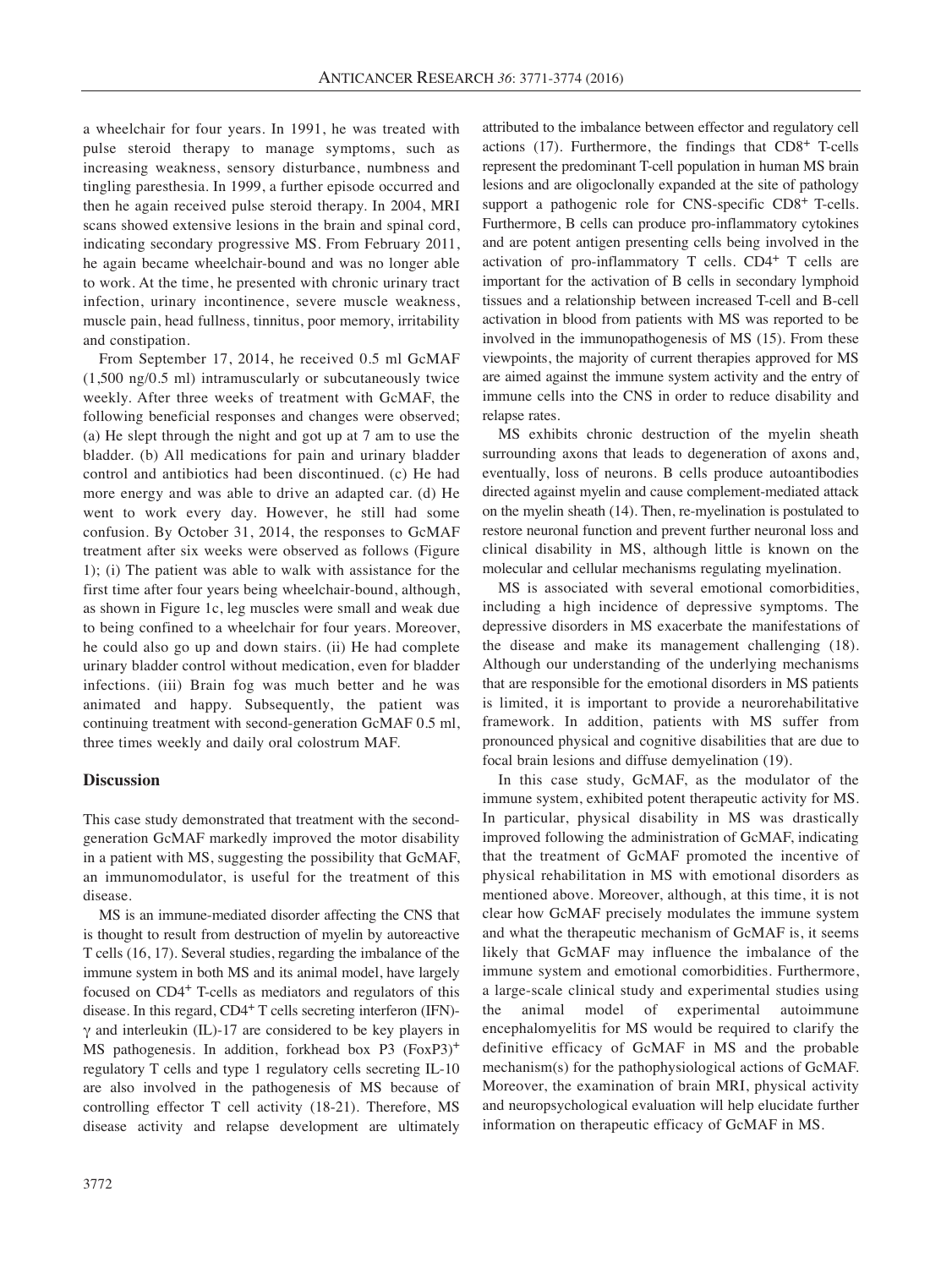

Figure 1. *Effects of GcMAF in a patient with MS. (a): Prior to treatment (September 17, 2014). Wheelchair-bound for 4 years. (b), (c) and (d): After 6 weeks of treatment (October 31, 2014). The patient was able to stand up, walk and climb stairs with assistance for the first time. (e): After 3 months of treatment (December 12, 2014). He was undergoing walking rehabilitation and using walking sticks. (f): At the present time, he was able to peddle on an exercise bike.*

#### **References**

- 1 Daiger SP: Group-specific component (Gc) proteins bind vitamin D and 25-hydroxyvitamin D. Proc Natl Acad Sci USA *72*: 2076-2080, 1975.
- 2 Yamamoto N and Kumashiro R: Conversion of vitamin  $D_3$ binding protein (group-specific component) to a macrophage-

activating factor by the stepwise action of beta-galactosidase of B-cells and sialidase of T-cells. J Immunol *151*: 2794-2802, 1993.

3 Mohamad SB, Nagasawa H, Uto Y and Hori H: Preparation of Gc protein-derived macrophage activating factor (GcMAF) and its structural characterization and biological activities. Anticancer Res *22*: 4297-4300, 2002.